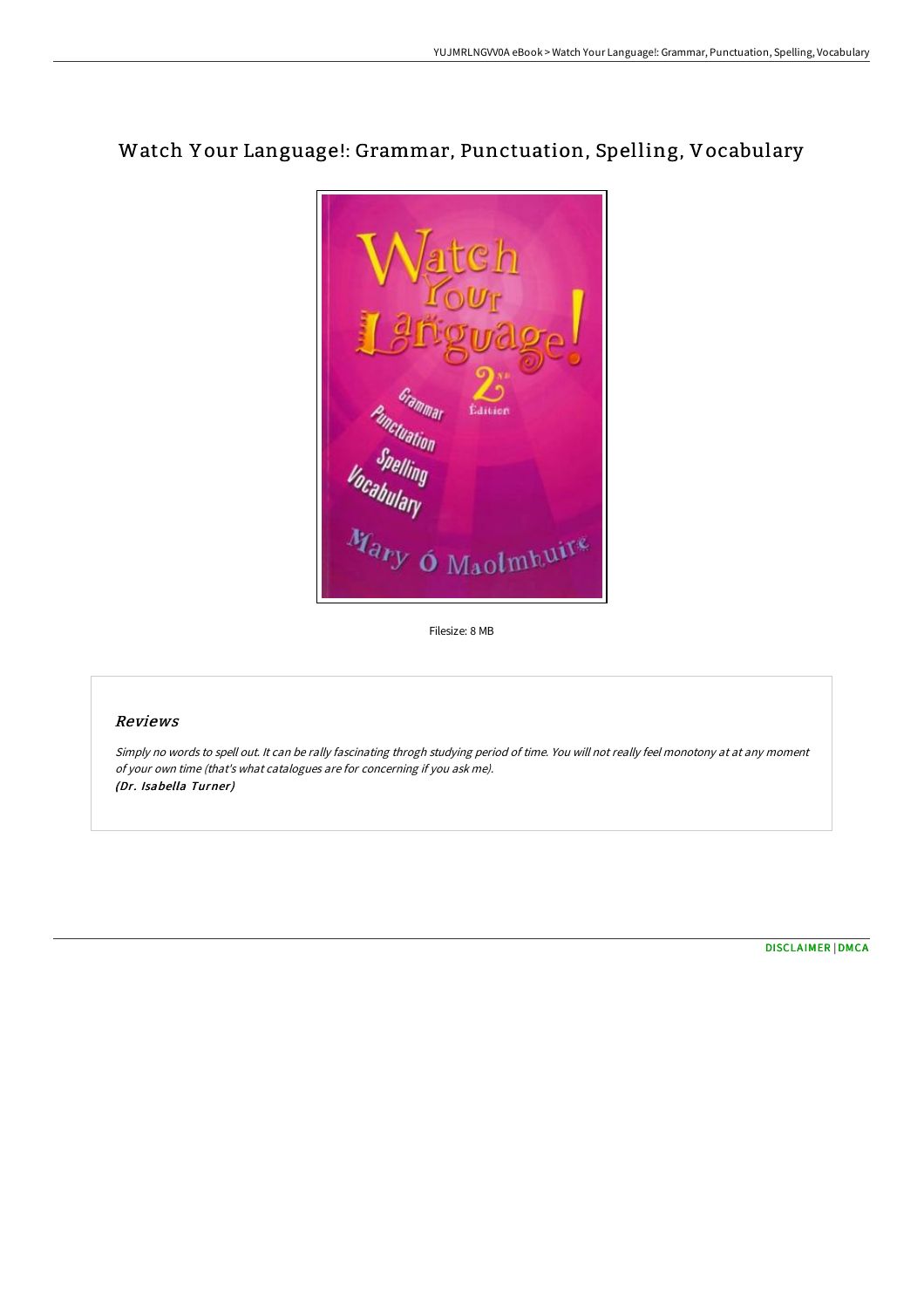## WATCH YOUR LANGUAGE!: GRAMMAR, PUNCTUATION, SPELLING, VOCABULARY



Gill & amp; Macmillan Ltd, 2004. Paperback. Book Condition: New. book.

 $\blacksquare$ Read Watch Your Language!: Grammar, [Punctuation,](http://bookera.tech/watch-your-language-grammar-punctuation-spelling.html) Spelling, Vocabulary Online  $\frac{1}{16}$ Download PDF Watch Your Language!: Grammar, [Punctuation,](http://bookera.tech/watch-your-language-grammar-punctuation-spelling.html) Spelling, Vocabulary